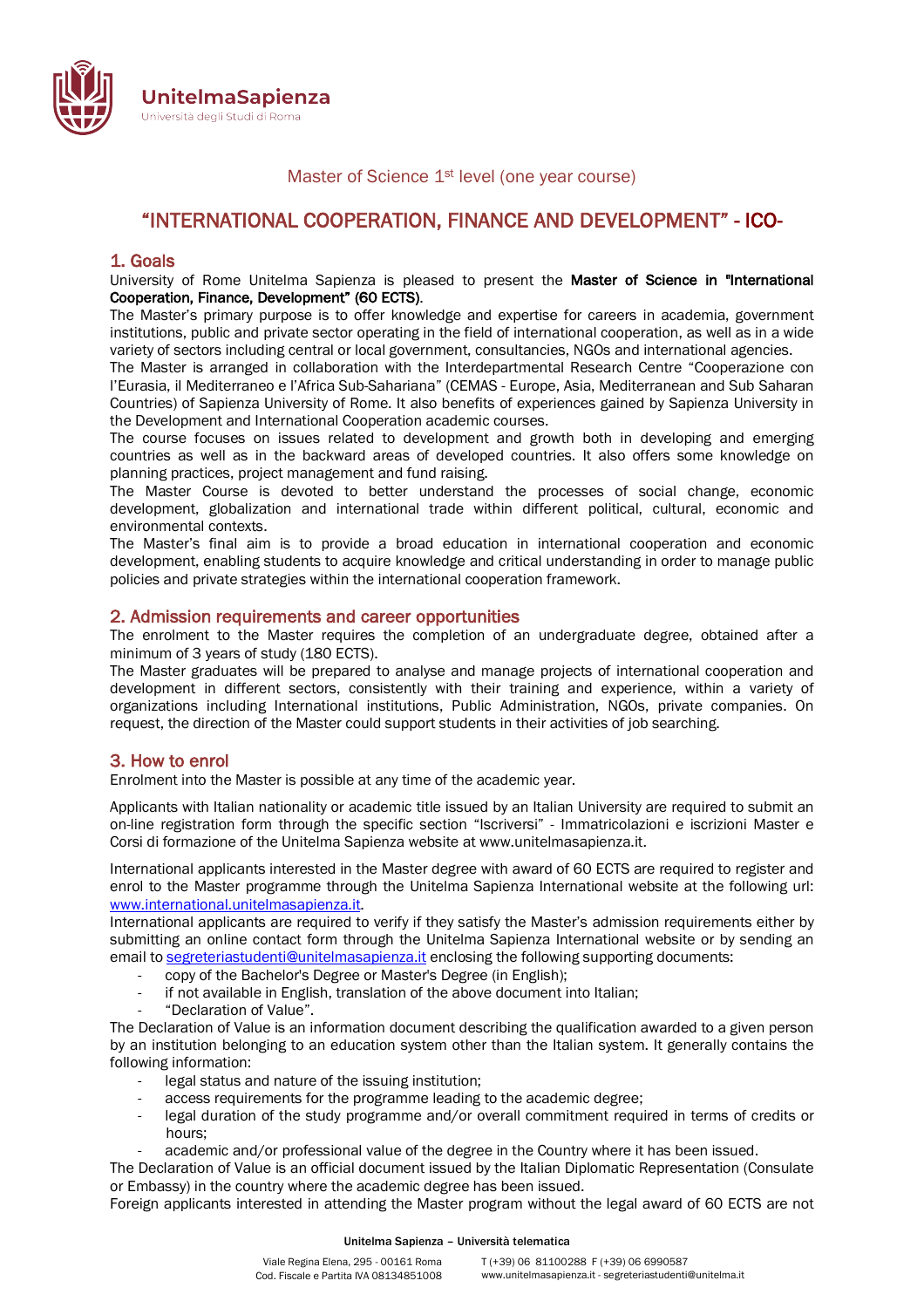

required to submit the Declaration of Value. In this case, applicants will receive the certification of attendance to the Master after the completion of the project works and the thesis degree.

## 4. Teaching

All lessons are taught in English and are periodically updated.

The lectures will be delivered exclusively over the internet facilities, according to the Italian Inter-Ministerial Decree April 17<sup>th</sup>, 2003. Lectures are arranged according to the model of "digital lesson" adopted by University of Rome Unitelma Sapienza, via web on the e-learning platform with each audio-video lecture supplemented by indexed documents, audio-streaming / downloadable MP3. Students will be able to follow lessons on their computer, tablet or smartphone when and where they desire 24 hours a day. The studying materials consist of power point lectures.

The duration of the Master normally reaches 12 months, for a total of 1500 hours.

The Master's activities include lectures, tutorship, self-assessment tests, intermediate project works, research activities, individual study, and the elaboration of a Master thesis. Project works has to be elaborated by the students during the period of the enrolment and will be evaluated by the academic staff. Afterwards students have to choose a suitable argument to propose to the academic staff, in order to choose the supervisor who will support students to develop the Master thesis. At the end of the course the Master thesis has to be sent and has to be approved via mail by the supervisor and by the director. The thesis will be presented by the candidate during a Commission meeting that will be arranged at Unitelma Sapienza in Rome in specific sessions (only for students interested in obtaining the legal recognition of 60 ECTS).

All information related to the Master schedule, the topics of intermediate project works and of master thesis, their drafting criteria, exam registration procedures, etc. will be posted on the introduction module virtual showcase.

## 5. Faculty, director of the Master and tutorship

The Faculty staff is highly qualified.

The Director of the Master is Roberto Pasca di Magliano, full professor of Growth Economics at Sapienza University of Rome and professor of Economics and Management at Unitelma Sapienza University of Rome (roberto.pasca@unitelmasapienza.it).

The Master includes lectures from professors and experts: Roberto Pasca di Magliano, Nabylah Abo Dehman, Mario Carta, Andrea Carteny, Valeria Cirillo, Emanuela Ferreri, Dario Guarascio, Enrica Imbert, Francesca Romana Lenzi, Massimo Mamberti, Sergio Marchisio, Gabriele Natalizia, Daniel Pommier Vincelli and other experts.

The Tutor is PhD Dr. Andrea Ranelletti (andrea.ranelletti@unitelmasapienza.it)

All participants to the Master are assisted by the Tutor who supports students in their study, promotes discussion forums, activates webinars and supervises the elaboration of project works by registering the results. Furthermore, students can request to the director or to the tutor to be put in contact with research assistants of Unitelma Sapienza concerning particular needs for processing project works and diploma thesis.

## 6. Project works: presentation and evaluation

The midterm exams consist of 5 project works regarding each teaching module (the first two modules of History and International Relations are considered for a joint project work). During the Master's year, students are required to complete 5 project works before preparing the final thesis degree.

Project works are related to the following sections:

- 1. History for Development (modules of History and International Relations)
- 2. Economics for Development
- 3. Human Rights for Development
- 4. International Policy Appraisal
- 5. Anthropology

Each project work will delve into the contents developed within the 5 modules by developing a **paper of** 15.000-20.000 characters (spaces included). It must be sent to the tutor for comments and evaluation. The grades will be published online only after the submission of the final degree. Deadlines for projectworks presentation:

• Project works have to be presented to the Tutor within the end of the following months of each year: February, April, June, September, November.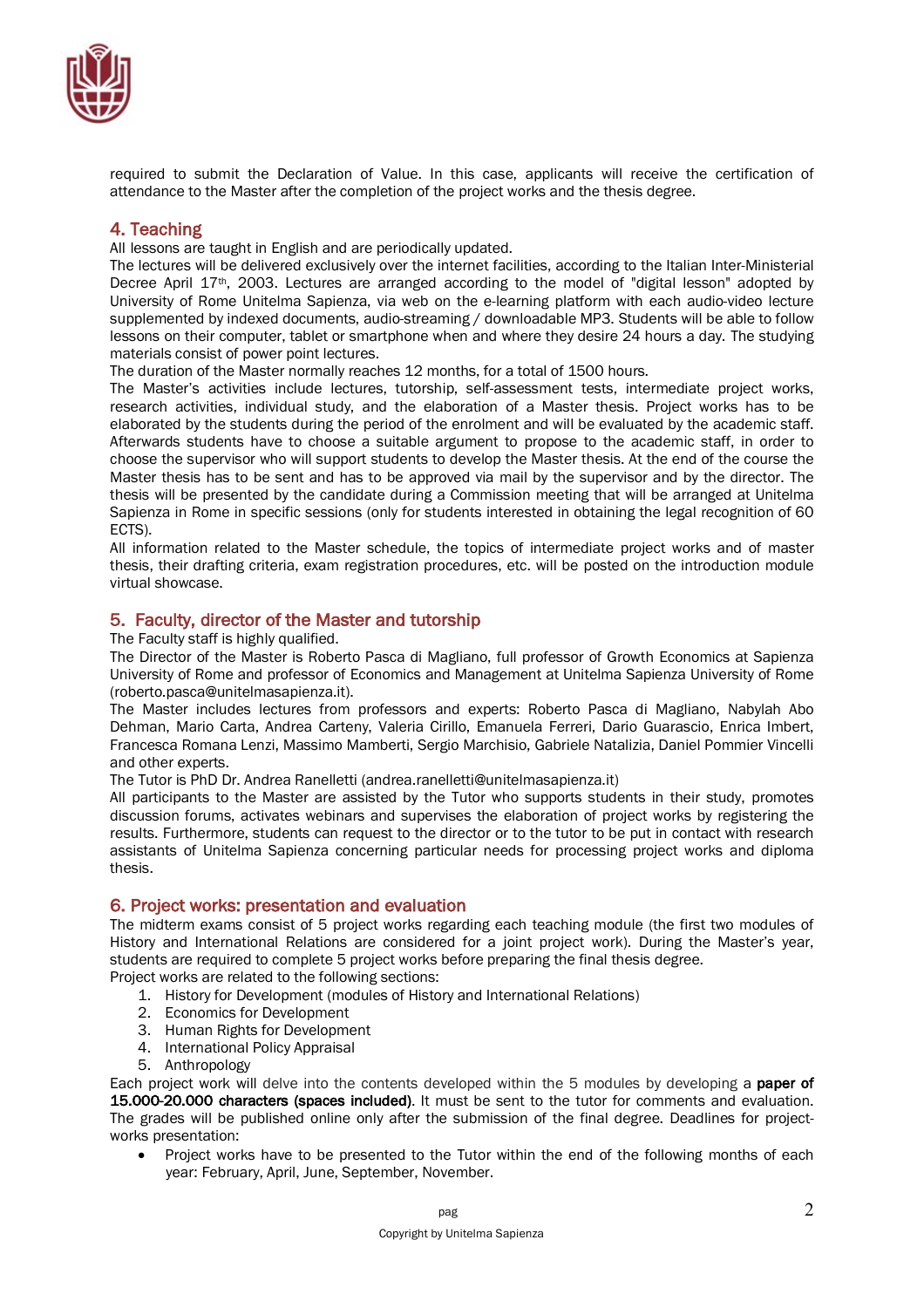

Only after the completion of the 5 project works, students may begin the elaboration of the final Master Degree thesis.

For those students interested to the legal recognition of the Master, the valuation of the single project works will be made in quantitative terms by giving a score (30/30). The valuation of the final Master diploma will be made in quantitative terms by giving a score (110/110).

For the students not interested in the legal recognition of the Master, the valuation will be made only in qualitative terms such as: positive / negative.

## 7. Master's degree

The following steps are necessary for the preparation of the thesis and the completion of the Master degree:

- The students have to submit the outline of an independently chosen topic to the Director and the Tutor
- The Director or the Tutor will indicate a thesis supervisor expert on the chosen topic
- The thesis must be elaborated in close collaboration with the supervisor
- The thesis has to be approved by the supervisor and the Director

The final thesis consists of a 60-80 pages work, articulated in min. 3 chapters, an introduction and a conclusion. The topic will be proposed by the student after the completion of the third project work. The supervisor will be assigned by the Director or the Tutor. Once approved by the supervisor, the thesis has be sent to the Director, Prof. Pasca di Magliano, for the definitive approval. The thesis has to be registered online at least 1 month before the final degree date.

The final exam (discussion of the Master thesis) is normally arranged within 12 months from the enrolment date.

The students interested in the legal recognition of the Master diploma must discuss their thesis in-presence at Unitelma Sapienza, University of Rome. A 15/20 minutes Power Point presentation should be prepared. The Diploma Commission will evaluate the final thesis by providing a final graduation grade, on the basis of project works grades and thesis evaluation. The degree ceremony will be held on the same day.

The final assessment is expressed in grades (110/110 with the possibility to gain merit/honour) by taking into consideration both the scores of the intermediate project works and the final thesis discussion.

Unitelma Sapienza, University of Rome will issue the Master degree in "International Cooperation, Finance, Development" awarding 60 ECTS.

Dates for the final diploma discussion will be fixed normally three times a year according to a calendar that will be announced by the Tutor and the administration (normally in the following months: January, May and October).

The Master certificate in "International cooperation, finance, development" (without awarding ECTS) will be issued only to those international applicants who are not interested in the legal recognition and did not present the Declaration of Value of their academic degree while enrolling to the Master.

## 8. Fees

The enrolment fee for the Master is  $\epsilon$  1.648,00 (including stamp duties) which can be paid in a single payment or in three payments as follows:

- First payment equal to  $\epsilon$  648,00 ( $\epsilon$  600,00 +  $\epsilon$  48,00 of stamp duties) to be settled when enrolling to the Master;
- Second payment equal to  $€500,00$  to be settled within 60 days from the enrolment date;
- Third payment equal to  $€$  500,00 to be settled within 120 days from the enrolment date.

Payments can be made by Credit Card or Bank Transfer through the Unitelma Sapienza International website at: www.international.unitelmasapienza.it

A diploma fee of  $\epsilon$  300 is due before the final exam. The Master is not supported by any specific scholarship.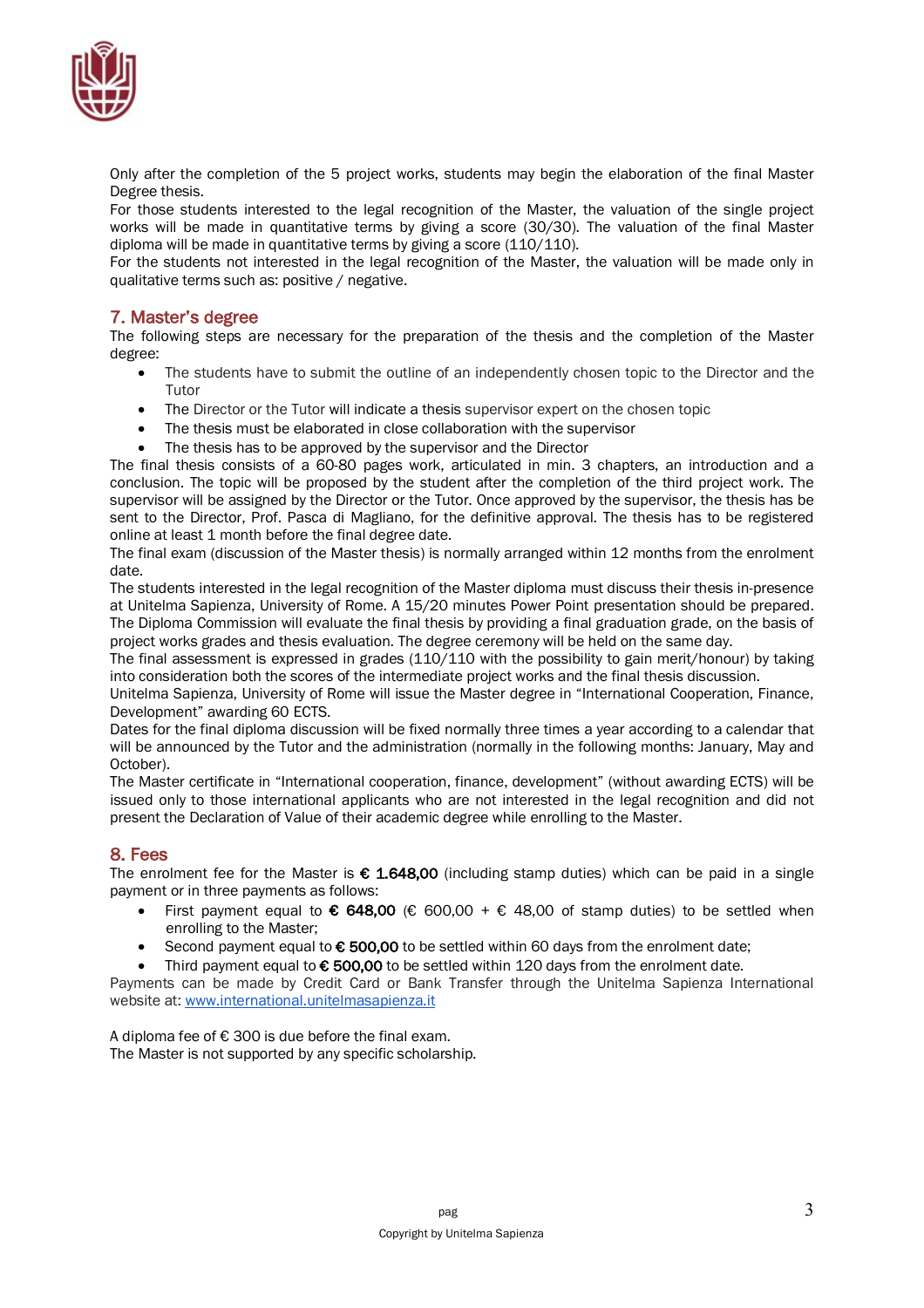

## 9. INFORMATION

University of Rome Unitelma Sapienza, Viale Regina Elena, 295 - 00161 Roma (Italia) T. (+39) 06.81.100.288 – F. (+39) 06.6792048 segreteriastudenti@unitelmasapienza.it website: www.international.unitelmasapienza.it

- Questions concerning projects evaluation and final thesis: Dr. Andrea Ranelletti (andrea.ranelletti@unitelmasapienza.it).
- Questions concerning administration procedures, enrolment, fees please contact: segreteriastudenti@unitelmasapienza.it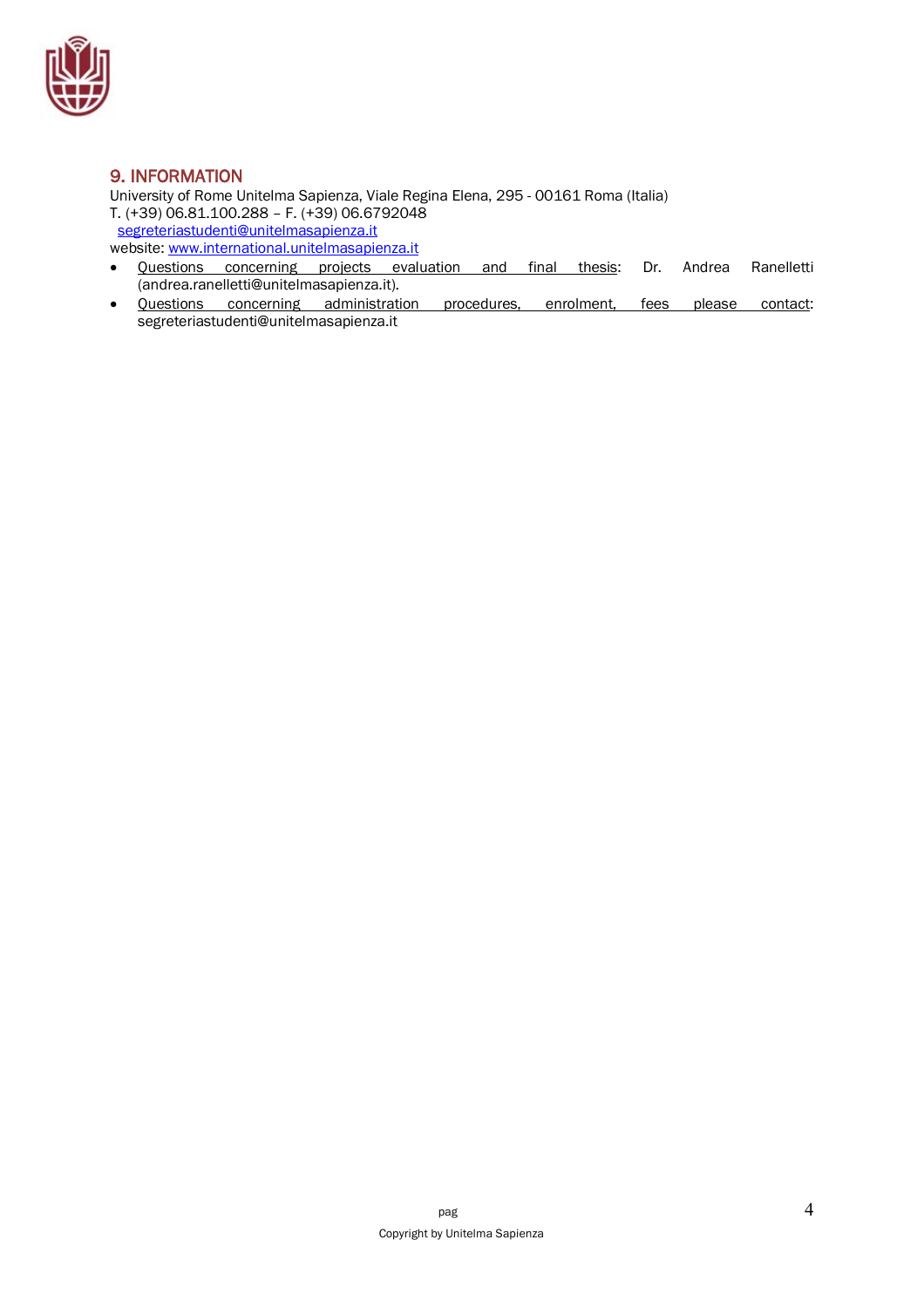## 10. Master program

## FIRST SECTION - HISTORY FOR DEVELOPMENT (SPS/02 – 13 CFU)

Module I. History of Political Development (SPS/02 – 6 CFU)

*Teachers:* Andrea Carteny and Daniel Pommier Vincelli

• *Modern Politics*

This lesson introduces the historical phenomena of modernity emerged in the Europe, in XV and XVI centuries, and political, cultural and social changes related, with particular attention to the national monarchies' building, the spiritual crisis of the Church, the European economy and geographical discoveries.

• *Humanism and Reform*

This lesson presents Humanism as the first revolution of the modern world, the main personalities of Erasmus and Thomas More, the civilization of Renaissance and the diffusion of books' culture, the publishing and preaching activity of first Reforms and the Protestant Reformation.

- *Counter-Reformation and Sovereignty* This lesson presents the main elements of Counter-Reformation, the Council of Trent and the culture of Baroque, and the Religion's War: the aftermath "cujus regio ejus religio" principle, reaffirmed at the end of Thirty Years' War, and the Sovereignty of State as modern factor for the Westphalia international system.
- *Nationalisms and Nation building theory* This lesson focuses the factors for the rise of Nation and Nationalism, firstly the Modern State, then with Ethnic or Civic development, and the differences between the Western framework and the Eastern one, in the European and Eurasian context of multinational Empires (the Habsburgs Empire, the Ottoman or the Russian ones).
- *Enlightenment and Romanticism* The lesson articulates to the controversies and debates about Modernity, in philosophy, politics and culture: the French Encyclopaedism, the Enlightened Absolutism and the German Romanticism, until the debate about modernity and their consequences on European civilization (even the Romantic heritage in the contemporary world).
- *Revolutions, the Holy Alliance and the Spring of Nations* The lesson underlines the main elements of the Western Revolution, in the second half of XVIII century, the Holy Alliance system after the Vienna Congress, and the European Revolution called Spring of Nations, in 1848-49, and its consequences.
- *The Age of the Empires* The lesson focuses on the characters of new Powers (such as Italy and Germany) in the context called Age of Empires, from 1878: the modern elements of the so-called "Belle Époque" are articulated in the framework of the nationalisms' growth and of colonization's processes, and the Balkans' crisis.
- *The Great War, from Empires to Nation-States* The lesson introduces the European conflict and the change of the international system until the Peace conference of Paris: from the multinational Empires to the Nation-States, successors of the Empires, and the question of national minorities.
- *The emergence of mass politics after WWI* The lesson will focus on the emergence of masses as political actors in Post WWI Europe. The Russian revolution, the rise of new nations and the social and political unrest produced a deep change in politics leading to a new role for mass parties.
- *The roaring Twenties; democracy and internationalism in crisis* The 1920s were perceived as an era of economic growth and international stability. Most European countries embraced democracy and liberalism as political system and the International community enacted agreements aimed to stability. The crisis surfaced in many countries leading, by the end of the decade, to the decline and collapse of democracy.
- *The Thirties: the age of Totalitarianism* New forms of political power marked the decade: totalitarianism as single-party rule, cult of leader, mass mobilization, and militarization of politics. Nazi Germany, Stalinist Soviet Union and Fascist Italy paved the way to the final dissolution of post WWI order.
- *The crisis of the Versailles system*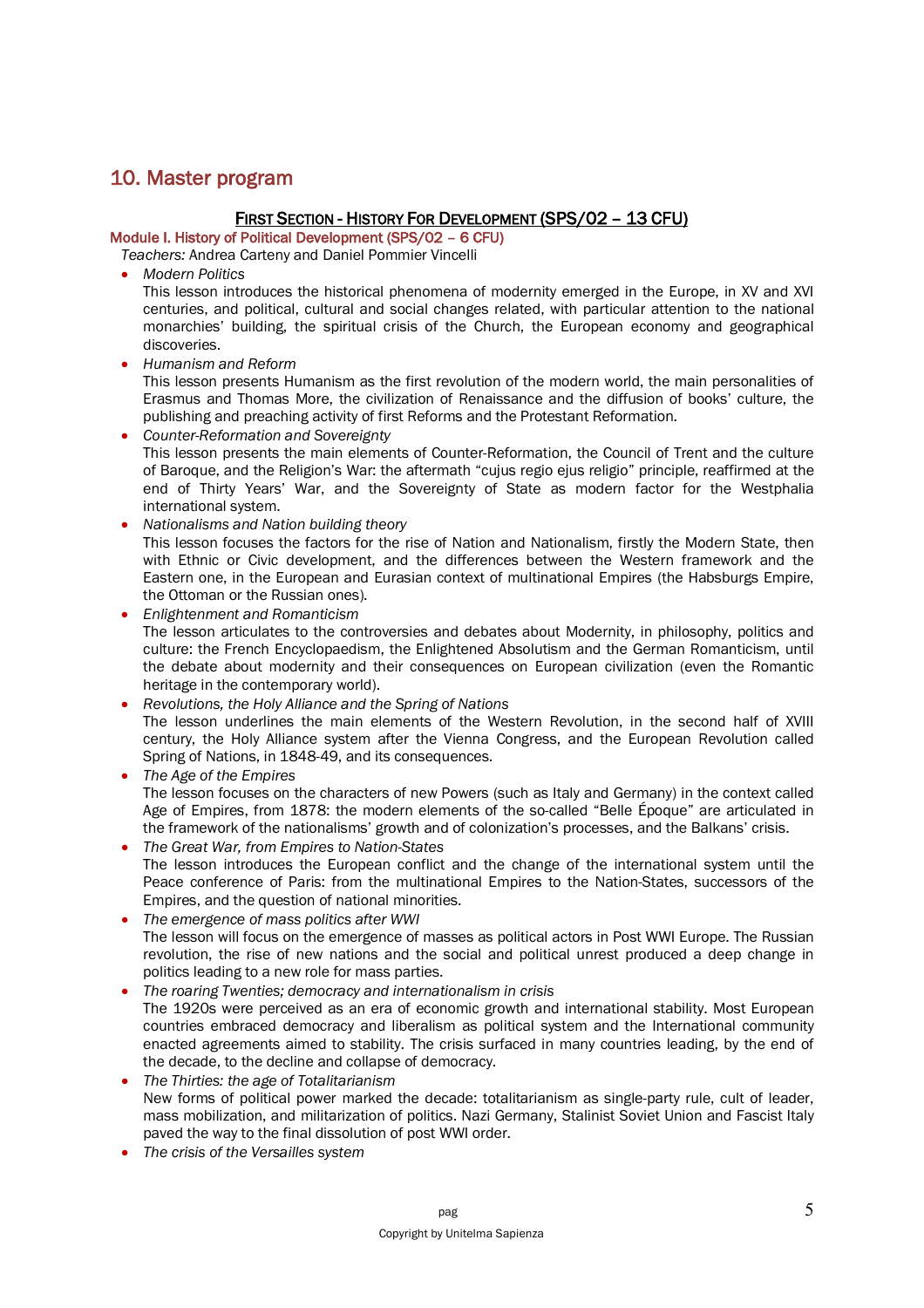The lesson will focus on the international stability leading to the breakup of hostilities in September 1939. Europe divided itself among "have" countries, satisfied with territorial definition, and "have not" with revisionist perspective.

• *WWII and mass politics*

WWII was not only a gigantic military confrontation but a political ones. Either in the internal fronts or in the international politics, ideology and politicization of war marked the evolution of the conflict. In the countries invaded by Germany the war produced a deep change in political institutions.

- *The ideology of Cold War* The lesson will focus on the bipolar confrontation between USA and USSR which was both a rivalry between two powers and an ideological conflict, leading to internal divisions and political mobilization of masses.
- *The rise of anti-colonialism*

The fight for national independence, often based on ideological bases, marked the second half of XX century and changed drastically the international landscape.

- *Change and crisis of democracy: the seventies* The season of social unrest of the 1960's brought to a reconsideration of mass democracy in Western countries. A huge debate developed about the so-called crisis of democracy.
- *The Eighties: the crisis of liberalism and the new conservatism* The political changes in UK and USA paved the way to an evolution of world politics and economic transformations. The liberalism entered a systematic crisis and a new conservatism prevailed in European and Western politics.
- *The third wave of democracy: the end of the cold war* In the years 1975-1989 democracy gained the momentum of leading political system. Authoritarianism and single part rules entered an unforeseen crisis. A new wave of democracy changed the political system towards the end of the century.

#### Module II. International Relations (IR) and Strategies (SPS/02 – 4 CFU)

*Teacher:* Gabriele Natalizia

- *International Relations: Meaning, System, Structure, Unities (I)* This lesson introduces the main concepts of International Relations, defining the key-words which represent indispensable tools for a correct approach in the understanding of its issues.
- *International Relations: Meaning, System, Structure, Unities (II)* This lesson answers synthetically to some basic questions about the international system: What is it? How is it structured? How does it work? Can it be changed?
- *International Relations: Meaning, System, Structure, Unities (III)* This lesson explains some core concepts of IR - anarchy, State, power - and how the three principal schools use them in their frameworks.
- *The Great War and the Origin of the IR Theory I and II* These lessons focus on the relation between the studies of IR and the historical events which imposed its foundation as autonomous discipline in the field of Political science: the tragedy of the Great War.
- *From the Will to Change History to the Return of Disillusion: The Schools of IR* This lesson presents the most important features of Liberalism and Realism, the two main schools of IR. The first was founded after the shock of the First World War with the aim to provide theoretical and practical means to avoid a new conflict, while the second was formulated as a main reply to the failures in the implementation of the Wilsonian principles.
- *Facing the Cold War: The Kenneth Waltz's Theory of International Politics* This lesson wants to explain the evolution of Realist thought during the Cold war, which assumed, thanks to the volume "Theory of International Politics" of Kenneth N. Waltz, the features of a real scientific theory.
- *After the Cold War: Unipolarism, Multipolarism, Regionalism* This lesson shows the political and academic debates following the end of Cold war and the sunset of bipolar system, about the redistribution of power among nations and the polarity of the new international system.
- *Democracy Wins: The School of Transitology* This lesson is an examination of the literature on the causes of regime transitions toward democracy, with a special attention to the role of socio-economic, cultural and international factors.
- *The Democratic Setback in Post-Soviet States*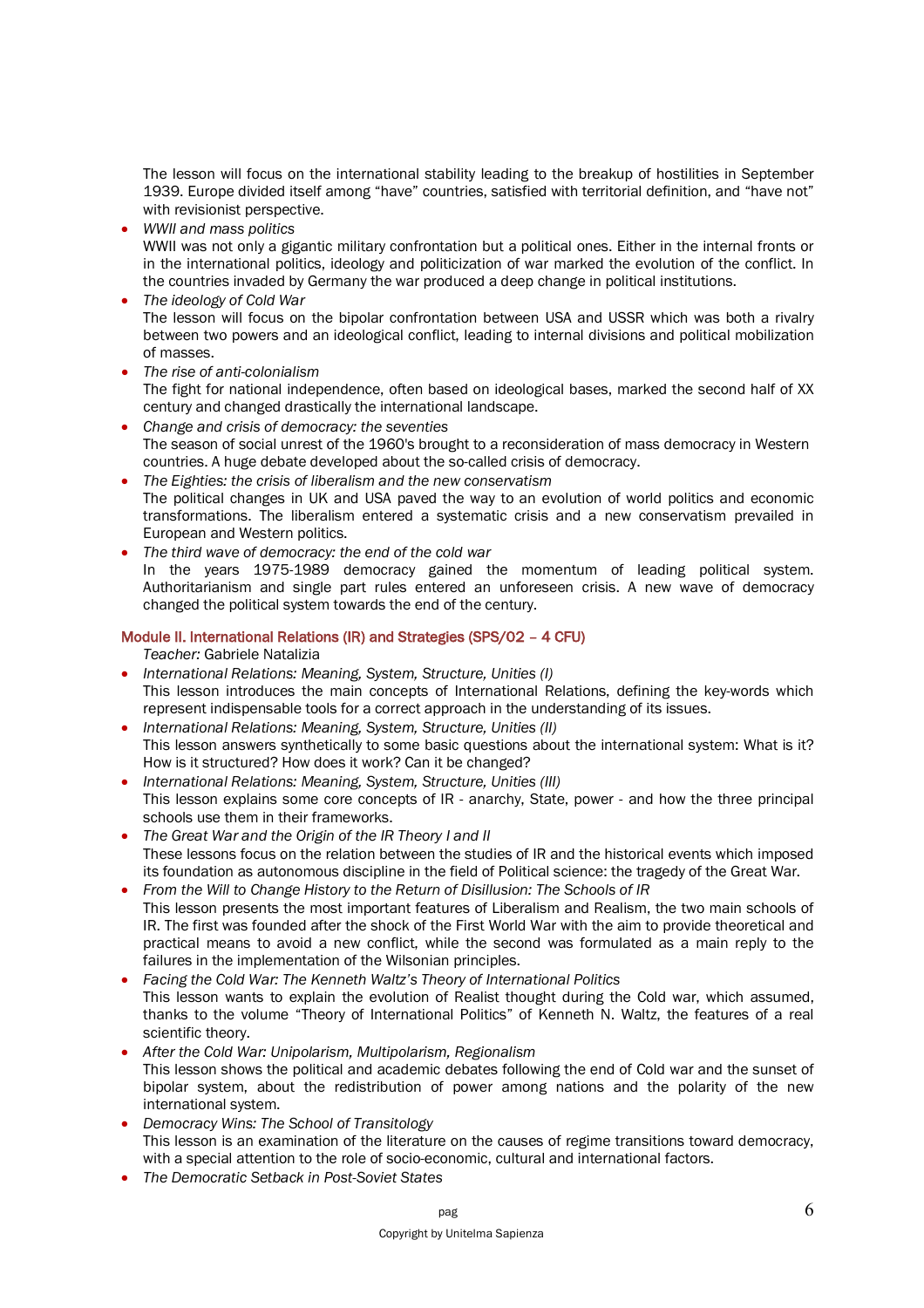This lesson presents the critiques against the theory of Transitology raised particularly after the collapse of Soviet Union, because the transition of its former Republics led to the outcome of democracy only in few cases.

Project work (SPS/02 – 3 CFU)

#### SECOND SECTION - ECOMONICS FOR DEVELOPMENT (SECS-P/01 – 18 CFU)

Module III. Growth Economics and Finance for Development (SECS-P/01 – 8 CFU)

*Teacher:* Roberto Pasca di Magliano

- *Economics: an introduction* Introduction to the fundamentals of both macro and micro economic studies
- *Development and Growth* Definition of growth and development, main differences
- *Classical Theories* An overview of the main features relevant to the study of growth economics
- *Harrod Domar Model* Presentation of the first Keynesian model of growth
- *Schumpeter's contribution to the growth theory* Destructive role of innovation and the impact on the market structure
- *The Solow Growth Model (static model)* Presentation of the first neo-classical model of growth (static model)
- *The Solow Growth Model (dynamic lecture)* Presentation of the first neo-classical model of growth (dynamic model)
- *Technological Progress* Production function with technical progress, Kuznets investment cycle
- *Innovation transfer to Sme's* Research and development, financial tools to support start-up growth
- *Human Capital Models* Presentation of endogenous growth models
- *Democracy, Education and Governance* Relationship between free market and democracy, rules for good governance
- *Financial in the Ldc: an overview* Financial exclusion in Ldc's: the roots to improve financial inclusion
- *Difficulties and financial tools for the Ldc* Introduction to the financial tools to foster development
- *Micro-finance* Micro-finance (micro-credit, micro-leasing, micro-insurance)
- *Social Business* Description and analysis of the role of the Social Business companies
- *Counter Trade* Description and analysis of the role of the Counter trade mechanisms
- *Role of the emerging countries in the world economy* Focus on the importance of the BRICS: trade and investment flows
- *Role of Sovereign Wealth Funds* Investment strategies in the world capital market and investment in development projects
- *Public funding for development projects* Official Development Aid, their evolution towards a more effective solutions, considering the new financial tools set up by International Organizations such as blending techniques
- *Public-private partnership for development projects* New goals for development: towards complementarities between public funds and private investments

## Module IV. International Economic Policy (SECS-P/01 – 7 CFU)

*Teacher:* Massimo Mamberti

• *International economic policy* A consequence of progress, from the birth of national states till the end of XVIII Century. Consolidation of modern states, the great discoveries and the era of mercantilism.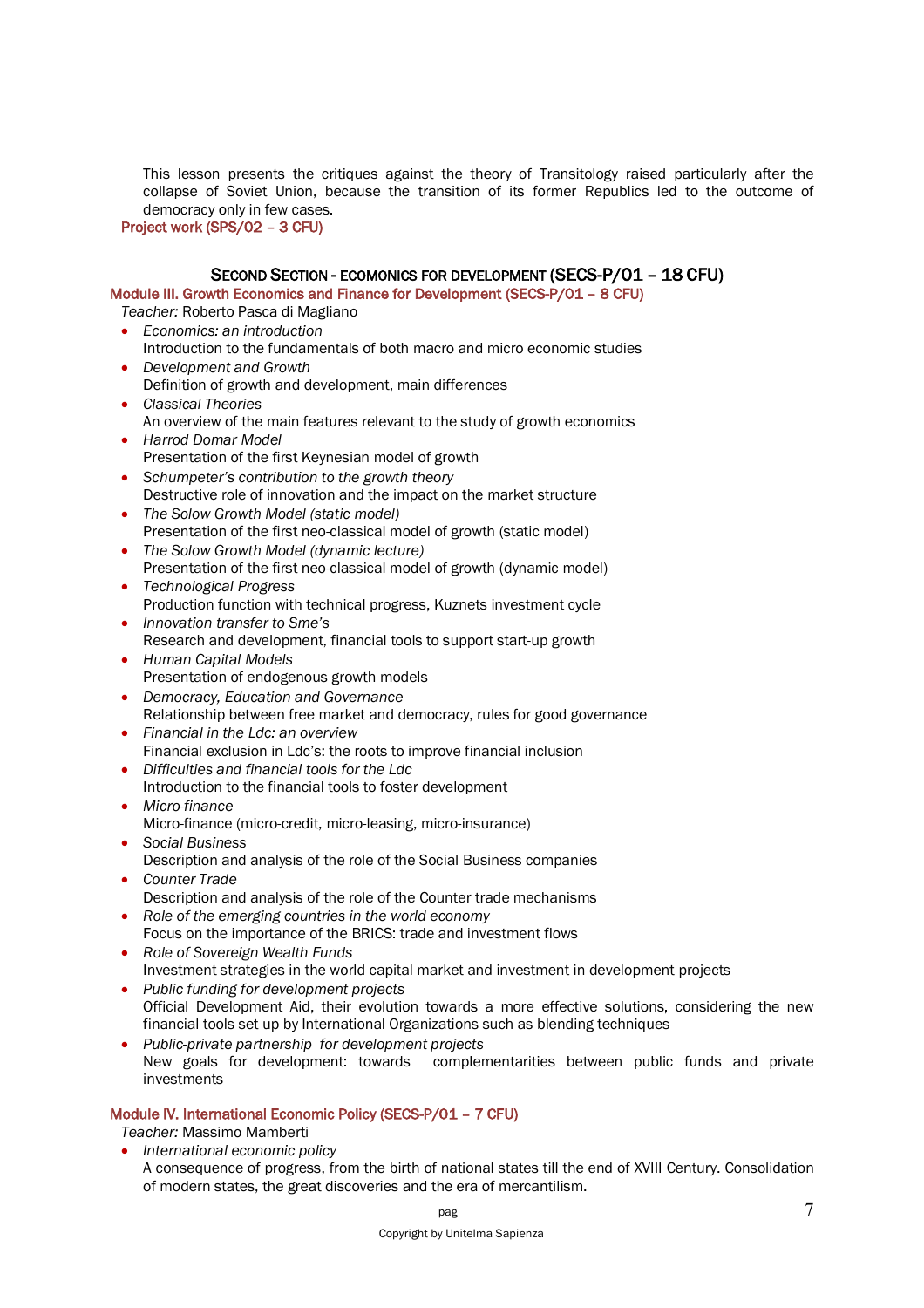• *The modern era*

The XIX Century, from industrial revolution to free trade economy. The birth of the modern manufacturing industry, the establishment of the empires and the opening of an era of social, technologic and economic progress.

- *From the adoption of "gold Standard" to the years of commercial tensions and new protectionism.* Nationalism and winds of war. From the peak of liberalism and the rapid industrialization of Europe to the great commercial tensions, the fight for colonial supremacy and the new protectionism.
	- *WW1 and afterwards.* Great crisis, great changes and new economic policies. From the Europe of Empires to the Europe of nations. The German crisis and the American "Great Depression". The political and economic tensions, and the beginning of the "welfare society". Protectionism, closed economies and the prologue to WW2.
- *The aftermath of WW2*

The new world architecture and the beginning of the bipolar system. Bretton Woods and the new financial and economic architecture of the western world. The consolidation of the dollar as the international reference currency. IMF and World Bank. The reconstruction of Europe, ERP and the Marshall Plan.

- *Europe: from the years of reconstruction to EEC.* The need to growth together, and the first steps towards integration. From ECSC to EEC, the treaties of Rome. 1957-1986, EEC from 6 to 12 members.
- *From the EEC to the European Union: Europe's journey.* The disintegration of Soviet Union as a great propellant towards European integration. The Maastricht Treaty establishing the European Union, and the adhesion of all former socialist "satellites". No borders, and common currency, the Euro. The Treaty of Lisbon and the common rules of governance.
- *1960-1980: twenty years of political and economic confrontation.* The logic of opposed blocs, and the endless moments of confrontation, from the third world to the Middle East wars. The dollar crises, the Kippur war and the petrol shock of the 70's. The economic consequences in the western world and for the developing countries.
- *1980-1990: Soviet Union, the years of decline and fall and the end of bipolarism.* The journey of Soviet Union, from back-warded agricultural nation to full industrialization. The aftermath of WW2, and the logic of two blocs. The crisis of the 80's, and the dissolution of SU. The birth of the new Russia.
- *Globalization, the utopia of a world with no frontiers.* Old and new globalization, from the empires to the multinational companies. Positive and negative
- aspects of globalization; contradictions and advantages, both for the industrialized world and for the developing countries.
- *Underdevelopment and decolonization* Between political freedom and economic uncertainties. Underdevelopment, the sense of a word. From a quantitative to a qualitative definition. Theories on development, endogenous and exogenous factors.
- *From colonialism to decolonization.* A long journey towards independence. The economic consequences of colonialism, and the first movements towards independence. WW2, and the process of decolonization: the three phases of decolonization. The choice between socialism and market economy.
- *Economic development: between theories and unsolved problems.* From Rostow's theory to the opposed theories of Modernization and Dependency. Cooperation for development as an international approach to the problems of backwardness. Different forms of cooperation, and the different stages of implementation. International crisis and effects on the cooperation policy.
- *Cooperation for development at the turn of the Century, from bilateralism and multilateralism.* The failure of bilateral cooperation, between economic crisis and changing political scenario. Figures on cooperation.
- *Underdevelopment, the UN approach to a world problem.* The increase of multilateral cooperation and of the role of international Agencies. Economic and noneconomic UN Organizations, Word Bank and IMF. FAO and other non-economic organizations.
- *Europe and international cooperation: from Lomé to Cotonou.*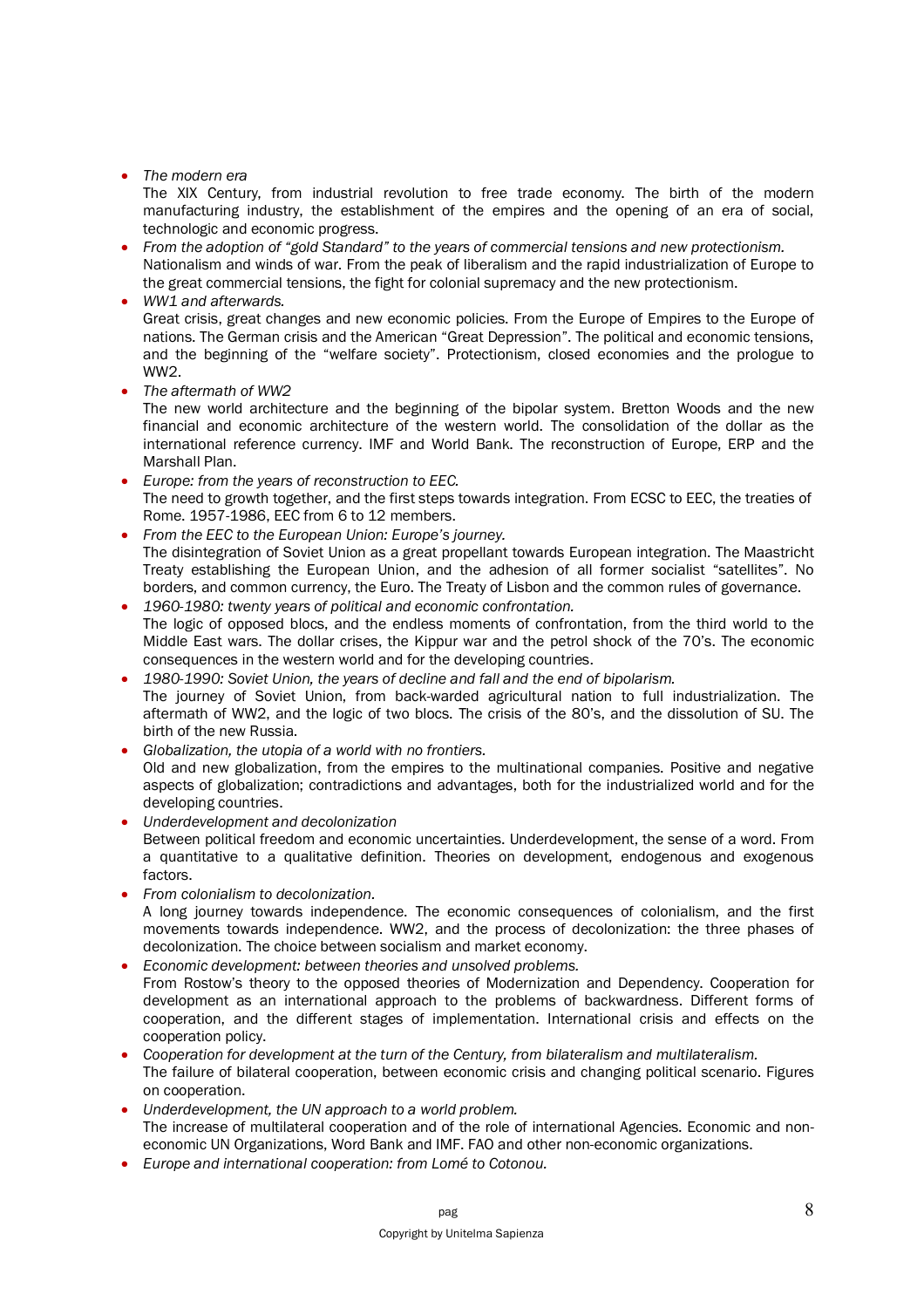Eu was in 2012 first donor in cooperation policy. The beginning of the policy of aid for development, from the Roman Treaties to Maastricht. Cooperation, from Youndé to Lomé and Cotonou: fifty years of great changes. The shift from bilateral to multilateral, with greater importance to the instruments of UE.

- *Evaluating the level of development: from GNP to HDI.* The need to have instruments of evaluation, and the role of the international Agencies. Economic development vs economic growth: need to have a better definition. Introduction of the HDI as a cornerstone of the new policy of cooperation.
- *The Brief Century: the xx Century, and the outlook to the future.* 100 years of great progresses, impossible utopias and idealisms, of wars and recoveries, of great prosperity and huge crises. The unsolved problem of underdevelopment, and the hope of a fairer world. The need to introduce a new solidarity, and a new world's governance to ensure peace and progress.

#### Project work (SECS-P/01 - 3 CFU)

## THIRD SECTION - HUMAN RIGHTS FOR DEVELOPMENT (IUS/13 AND IUS/14 – 12 CFU)

Module V. Human Rights (HR) and Humanitarian Law (IUS/13 – 5 CFU)

*Teachers:* Francesca Romana Lenzi

- *Introduction*
- A short overview of the course on international law and humanitarian framework.
- *Human rights what, when, who* The lecture introduces students to international human rights law and it exposes the international human rights evolution and principles.
- *Legal sources of International Human Rights Law and enforcement mechanisms* The lecture explores the generations of HR, enforcement mechanisms, implementation and indicators of HR.
- *Regional legal sources of International Human Rights Law* The regional sources: the European Convention on Human Rights, OSA and UA.
- *International Humanitarian Law : definition, application and rules* An overview of the international humanitarian law. The basic principles of international humanitarian law. The customary law, The Red Cross and the Red Crescent movement.
- *Humanitarian treaties: Hague and Geneva. Humanitarian actions: principles and enforcement* The Hague and Geneva conventions. Definition, fields of application and fundamental principles of humanitarian actions.
- *Displacement and refugee law* What is displacement and what is a refugee? The refugee status determination. The international refugee law and its instruments. Refoulement (expulsion), asylum seekers, local integration: definitions and rules.
- *International armed conflicts, protection of the victims and International criminal law* Obligations of non-state actors under international humanitarian, human rights and refugee laws. Armed Conflicts and the acts prohibited for the IHL. Application of HRL in armed conflicts. Kinds of HR violated in armed conflicts.
- *Operations "other than war" and International Humanitarian Law* What are peace operations, how they apply and how they are related with humanitarian law.
- *The International Criminal Court* The set-up of the ICC, its structure, functioning and jurisdiction under the Rome Statute. Signatory states and main cases.
- *Ad-Hoc Tribunals* The International Criminal Tribunal for former Yugoslavia (ICTY) and the International Criminal Tribunal for Rwanda (ICTR).

## Module VI. Governance for development (IUS/14 – 5 CFU)

*Teachers: Sergio Marchisio and Mario Carta*

• *The Governance of the International Development Cooperation.* Governance for Growth: Improving International Development through good Governance.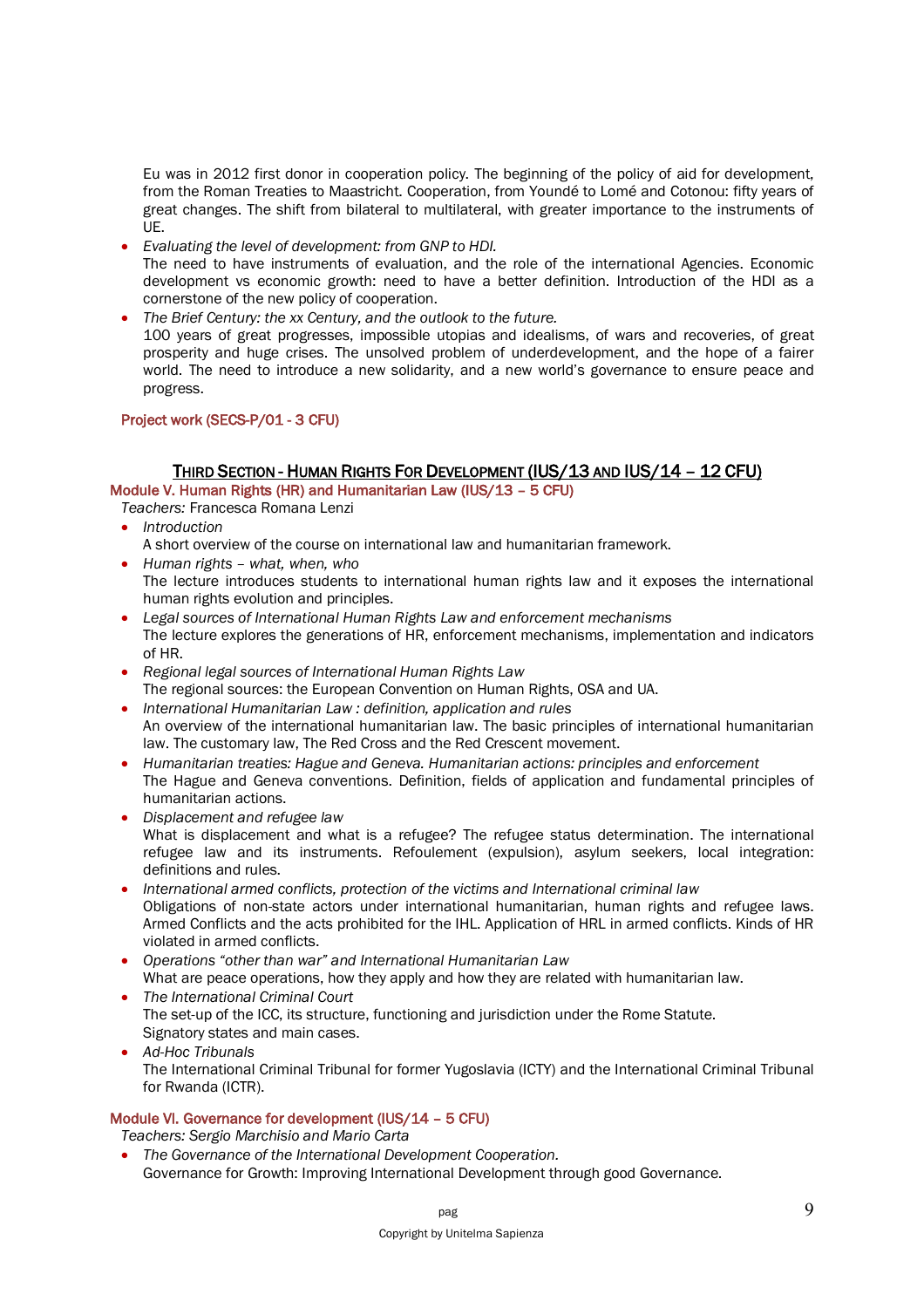- *The United Nations System* The Specialized Agencies. General Assembly: Second and Third Committee. Economic and Social Committee.
- *The Governance of the International Finance Institutions* The World Bank. The International Monetary Fund. The role of the World Trade Organization. The present and future needs of global financial governance.
- *The Right to Development* The Millennium Development Goals (MDGs). The Development Agenda beyond 2015.
- *The European Union as the leading global donor* The EU and the Millennium Development Goals. Governance for development and Human Rights Approach.
- *The Treaty of Lisbon* The legal basis for EU development cooperation. The policy coherence for development (PCD).
- *The EU Governance on development cooperation.* Directorates-General Development and Cooperation Europe Aid, Trade, Enlargement, ECHO, the Commission's Humanitarian Office and EEAS. Non-Governmental Organizations.
- *Financing Development Cooperation* The Monterrey Consensus and the Doha Declaration on Financing for Development: the conceptual framework.
- *The EU development finance institutions* European Investment Bank, European Bank for Reconstruction and Development, European Social Fund
- *The Regional, Sub-regional and National Emerging Financial Institutions* Regional and Sub-regional development banks (South America, Africa, Asia), Islamic banking system, Sovereign Wealth Funds
- *The European Union's approach to Governance Reform* The Agenda for Change. IPA/ENPI/DCI/IFS. The Cotonou Agreement between the EU and ACP countries.
- *Post-2015 Development Framework.* Incorporation of Governance into post-2015 Framework. Project work (IUS/13: 1 CFU – IUS/14: 1 CFU)

## FOURTH SECTION - INTERNATIONAL POLICY APPRAISAL (SECS-S/05 – 6 CFU)

Module VII. Quantitative Models for International Policy (SECS-S/05 – 4 CFU)

*Teachers: Valeria Cirillo and Dario Guarascio*

• *Introduction*

This lesson introduces the course by focusing on the main features of qualitative and quantitative research, non-contextual and contextual methods of analysis. It is explained how to develop a research project and its main features. The lecture ends with the presentation of the database used for the empirical investigation.

- *Using and Sourcing Secondary Data* This lesson introduces the main concepts of Statistics by focusing on the concept of sampling, data collection, organization, interpretation and presentation. A review of the basic instruments useful to summarize and present data and a focus on some practical examples are also provided.
- *Sampling and Selecting* This lesson explains the difference between representative sample and total population, study units and statistical units. Principal sampling methods are explained in order to have a representative sample. The lecture ends focusing on main bias in sampling
- *Probability and Probability Distributions* This lesson provides the basic concepts of probability theory and probability distributions. The concepts are presented both theoretically and using practical examples. A focus on the most used probability distribution will be provided. A set of examples performed with an open-source and readyto-use software (R-studio) are available at the end of the lecture.
- *Estimation*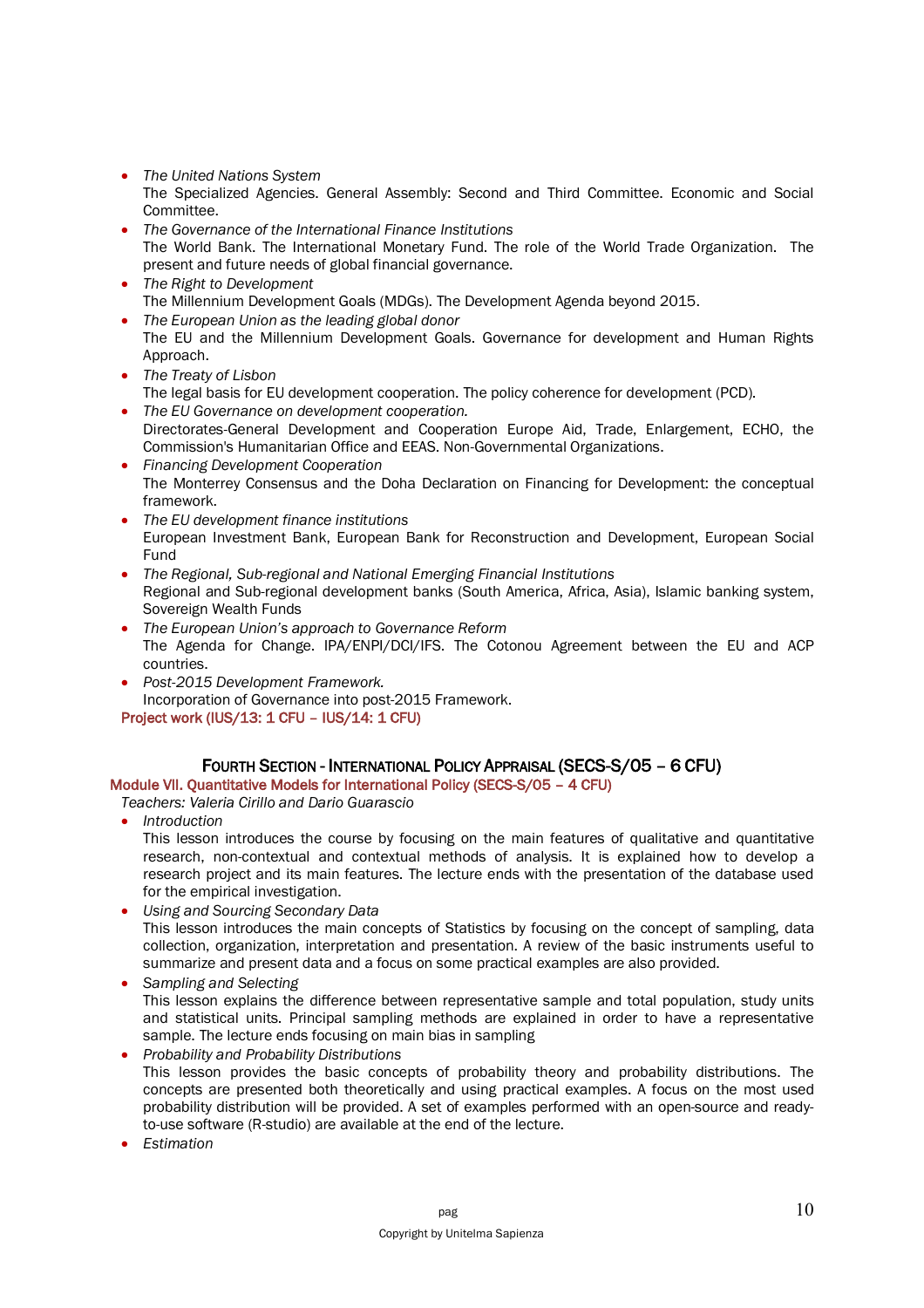The concept of estimation is introduced by focusing on the inference process. Point and interval estimates are explained making reference to the database for the empirical investigation. Finally, the relevance of confidence intervals is stated through some examples.

• *Hypothesis Testing*

This lesson explains the main features of hypothesis testing in statistics. The concepts are presented both theoretically and using practical examples. A comparison between the two main approaches in hypothesis testing is also provided. A set of examples performed with an open-source and ready-to-use software (R-studio) are available at the end of the lecture.

• *Correlation and Regression*

This lesson is an introduction at two of the most important tools in quantitative analysis: Correlations and Regressions. The two are introduced providing all the theoretical concepts and describing all the practical aspects – through formulas and examples - of each tool. A set of examples performed with an open-source and ready-to-use software (R-studio) are available at the end of the lecture.

- *Principal Component Analysis* This lesson provides a brief introduction to Principal Component Analysis. The procedure through which PCA helps to reduce the complexity of data and to eliminate noise from it is explained in a friendly way. Some practical examples are also provided.
- *Research Designs for Quantitative Methods* This lesson provides a brief introduction to typologies of research designs by focusing on the difference between description and explanation. After stating the main differences between theory building and theory testing approaches to research, some suggestions are provided to write the endof-course project work.

## Project work (SECS-S/05 - 2 CFU)

## FIFTH SECTION - ANTHROPOLOGY (M-DEA/01 – 6 CFU)

## Module VIII. Development Anthropology (M-DEA/01 – 4 CFU)

*Teachers: Emanuela Ferreri*

- *Development Anthropology, Current and Stress* The aim of the lecture is to identify issues and problems of Development Anthropology today.
- *The Relationship Between Development and Anthropology. Knowledge, Experiences, Perspectives* The aim is to distinguish scientific production process and field applications, and then to distinguish the most important definitions and goals of the professional operators.
- *Anthropology and Development. The Interdisciplinary Debate and its Scenario* The goal is to present the three main strands of Development Anthropology and to reflect anthropologically about 'development' as 'object', 'domain' and alternative 'subject'.
- *The Anthropologist in Media Res* The aim is to illustrate how the profile of the anthropologist as fieldworker is changed with respect to current sensitivity and specific emerged demands.
- *The Development 'Configuration'* The goal is to illustrate the institutional levels and the different social actors involved, and to understand the need for interdisciplinary and inter-sectors experiences.
- *Anthropology, Institutions and Skilled Actors* The aim of the lecture is to describe and reflect on the socio-anthropological dimension of civil society, with particular attention to the role of C.S.Os.
- *About the Millennium Development Goals (M. D. Gs.) Agenda Post 2015 (Wealth and Poverty)* An anthropological reading of the M. D. Gs. Agenda post 2015 will be suggested.
- *The Socio-cultural Sustainability of Development* The aim is to define the socio-cultural sustainability, and to identify resources and constraints.
- *Migration and Development (Freedom and Lack of Freedom)* Besides the constraint of prejudice, stereotype and systematic error in applied research. Understanding the contemporary challenge: Human Development.

## Project work (M-DEA/01 – 2 CFU)

## THESIS (5 CFU)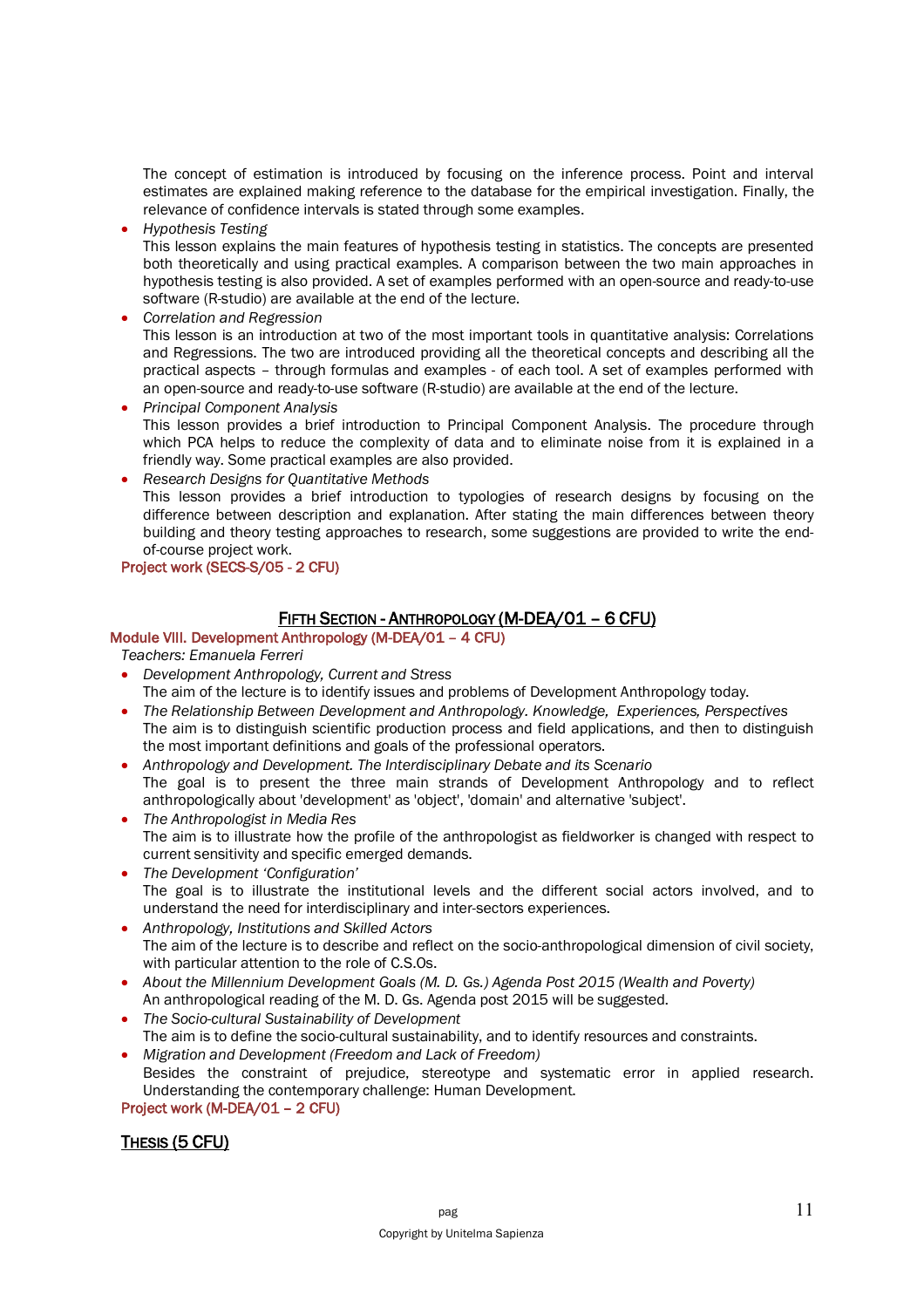# 11. Faculty – Professor profiles

#### Nabylah Abo Dehman

Nabylah Abo Dehman is a PhD in Political Science – International Cooperation at the Sapienza University, with a thesis related to the investment strategies of Sovereign Wealth Funds. She obtained a Bachelor of Arts in International and Comparative Politics at the American University of Paris and a Master's Degree in International Relations at the LUISS Guido Carli, in Rome.

She completed a Master's thesis on the instrumental role of the Human Rights discourse and is now currently elaborating a PhD thesis on the potential role of sovereign wealth funds in financing development with particular regards to food security and investments in agriculture.

#### Mario Carta

Mario Carta is an Adjunct Professor of European Union Law at the University of Rome, Unitelma Sapienza. Previously, he was Professor of International Law at the University of Trento.

After completing his studies at the University of Rome La Sapienza, at the Max Planck Institute for Comparative Public Law and International Law in Heidelberg, and at the New York University School of Law, Prof Carta has been lecturer of European Union Law, for the High level training course of the Ministry of Interior. Since 1994, he has worked as lawyer, particularly in the Higher Courts, with a specialization in infringement proceedings before the European Commission. His various appointments include: legal Adviser for the Italian Foreign Office (Contentious Service); legal Adviser for the Italian Ministry of the Interior; counsellor for the Italian Parliamentary Committees of inquiry in the matters of European Union Law; member of the task-force of experts set up by the European Commission and the Economic Italian Ministry within the pre-accession strategy on behalf of the E.U. Candidate Countries (PHARE), with particular attention to the legislation of the Czech Republic in the field of liberalisation of services of general economic interest (activities in Prague 2002-2004); short-term expert for the European Commission in the framework of CARDS 2003 Project "Establishment of an independent, reliable and functioning judiciary, and the enhancing of the judicial co-operation in the Western Balkans" (seminars and roundtables in Sarajevo, Skopje, Zagabria, Osjek, Tirana, 2003-2006); teaching activity for the CEPOL course in the framework of cooperation with Candidate Countries held in Slovachia-Bratislava (17-21 June 2002) and Lithuania-Vilnius (21/25 October 2002) - with subject "Towards an Area of Freedom, Security and Justice in an Enlarged Union".

He is Member of the European Society of International Law, and of the Italian Society of International Law and European Law.

Author of more than 40 publications in International Law and European Union Law.

#### Andrea Carteny

Andrea Carteny is University researcher of East European History at Sapienza University of Rome, abilitated associate professor of "Modern History and History of International Relations", teacher of Eurasian History at the Undergraduate and Master Courses of the Faculties of Letters and Political Sciences. He is the Executive director of Rome Committee of Institute for the Study of Italian Risorgimento.

PhD in History of Europe at Sapienza University, he spent his doctoral period of research in Romania, Transylvania, at the Babes-Bolyai University of Cluj, where he taught Italian History and he was Executive director of the Institute of Italian and Romanian Studies. His main fields of interest are: Transylvanian question, Nationalism and Communism, Nationalism and transition to democracy, ethnic and civic nationalism, comparative regional nationalisms in Western and Eastern Europe, Basque and Catalan question, Spanish national question, Hungarian national question, Balkan national questions, theories on Eurasia, Imperial/Soviet/Post-Soviet Russia, Caucasian national questions, Azerbaijani studies, question of Italian Risorgimento. He speaks main Western languages and some Eastern ones (Hungarian, Romanian, Serbian; German and Russian reading). He was visiting researcher (Basileus scholarship) in Montenegro at the Institute of History and visiting professor at the Petru Maior University of Targu-Mures; he was researcher of CASD (Centre of High Studies of Defence) and collaborates with www.affarinternazionali.it of IAI (Institute of International Affairs) and Geopolitica.info. He takes part in several international conferences and scientific events in Italy and abroad (e.g. the ASEN conferences organized in London at the LSE and the ASN conventions organized at the Columbia University of New York); he is assistant for international cooperation of Vice Chancellor of International Relations of Sapienza University, prof. Antonello Biagini. Among his works we mention:

2007: "I partiti politici in Romania (1989-2004)" [Political parties in Romania]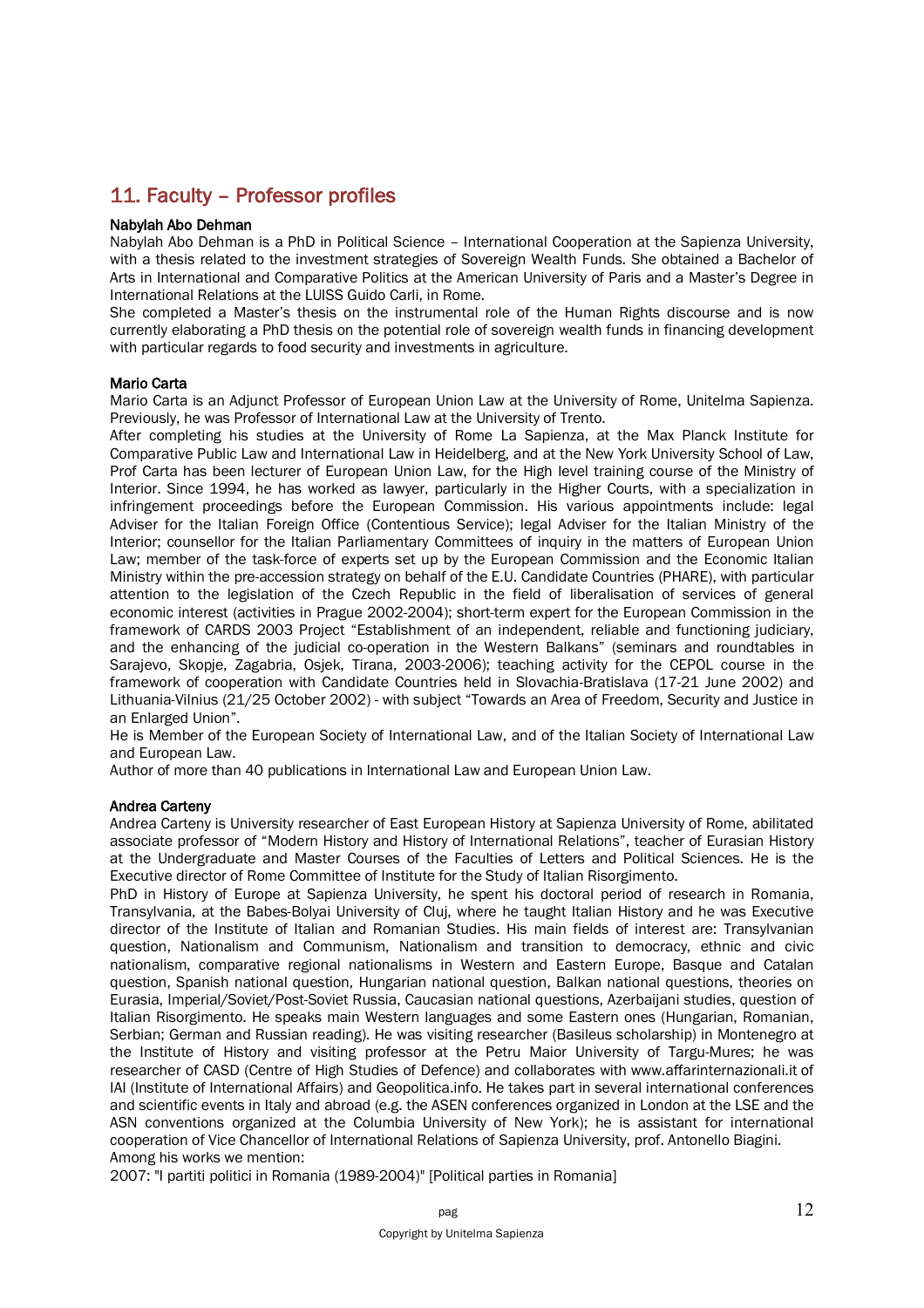2007: "Da Budapest a Bucarest. Saggi di storia e cultura" [From Budapest to Bucarest. Essays of History and Culture]

2011: "Dal micro-nazionalismo all'Europa" [From micro-nationalism to Europe]

2013: "La Legione ungherese contro il Brigantaggio (1860-61)" [The Hungarian Legion against the **Brigandage1** 

#### Valeria Cirillo

Valeria Cirillo is researcher at the Public Policy Innovation Institute (INAPP) in Rome. Previously, she was research fellow at the Institute of Economics of Sant'Anna School of Advanced Studies in Pisa and worked as Post-doc in the Department of Statistics of Sapienza University of Rome. She is an expert on labour market dynamics, technologies and inequalities. She defended her PhD thesis in Development Economics, Finance and International Cooperation in the Department of Social and Economic Analysis of Sapienza University of Rome. Her thesis, titled "Innovation, Employment and Skills", focuses on the relationship between technologies and skills analysing the impact of different patterns of technological change on employment dynamics and skills at sectorial level. Valeria held a laboratory of applied econometrics during the Advanced Course- "Innovation, Growth and International Production. Models and Data Analysis" organized by Sapienza University in collaboration with other three Italian Universities. As a teaching assistant, Valeria held the undergraduate course of Political economy in Sapienza University for the academic year 2012-2013. She received her Master's Degree in Development Economics from Sussex University (UK) and her Bachelor's degree in Political Sciences from University of Lecce. She is fluent in English, Spanish and French.

#### Emanuela Ferreri

Emanuela Ferreri is a contract professor in "Sociology" at the Faculty of "History, Cultures and Religions" of Sapienza University of Rome. Graduated in Anthropology at Sapienza in 1992, she undertook further training in "Anthropology of Cultural Heritage," and obtained her PhD in "History and formation of the sociocultural processes of the modern age" from the Faculty of Political Science, Sociology and Communication in 2012. She has been professor of Development Anthropology and she assisted in teaching Cultural Anthropology and Sociology at the Sapienza Department of Political Studies. She has worked with various international agencies and institutes for research and cooperation (IPALMO, UNIMED, IMED, CESE, CNA) as a research and planning assistant and teacher-trainer.

#### Dario Guarascio

Dario Guarascio is PhD candidate at the PhD School of Economics - Sapienza University of Rome, since 2012. He is developing a research project in economics of innovation within which he is building a new database and an empirical model to study dynamics and determinants of European industries R&D. His research seeks to explain the complex set of relations between innovation, economic growth and distribution though novel and advanced empirical techniques. He has developed a broad experience about qualitative and quantitative methods to assess R&D performances both at the firm and at the industry level. Dario held a laboratory of applied econometrics during the Advanced Course-"Innovation, Growth and International Production. Models and Data Analysis"- organized by Sapienza University in collaboration with other three Italian Universities. As a teaching assistant, Dario held the undergraduate course of Political economy in Sapienza University for the academic year 2013-2014. Furthermore, Dario participated to the GRAPE research group hosted in the Italian National Council of Research developing research projects in the field of innovation at the firm level through computational and network analysis tools. He received his Master's Degree from Sapienza University of Rome, Faculty of Economics, Department of Economics and Law. He is fluent in English and Spanish and has basic knowledge of French.

#### Enrica Imbert

Enrica Imbert is a PhD in Economic Development, Finance and International Cooperation at the Department of Social and Economic Analysis - Sapienza University of Rome. Her thesis, titled "Social Enterprise as a Sustainable Tool for Foreign Aid: the Case-Study of Albania" investigates the role of social enterprise in attaining a more fair and inclusive private sector development by building a context specific empowerment indicator and by using Social Network Analysis (SNA) tools. She assists in teaching Political Economy and Development Economics, holding several lessons in both undergraduate and graduate courses inside and outside Sapienza University. She collaborated with various international agencies and non-governmental organizations and from 2013 she carries out a quarterly monitoring of a microfinance project in Uganda financed by the Italian Ministry of Foreign Affairs and Development Cooperation.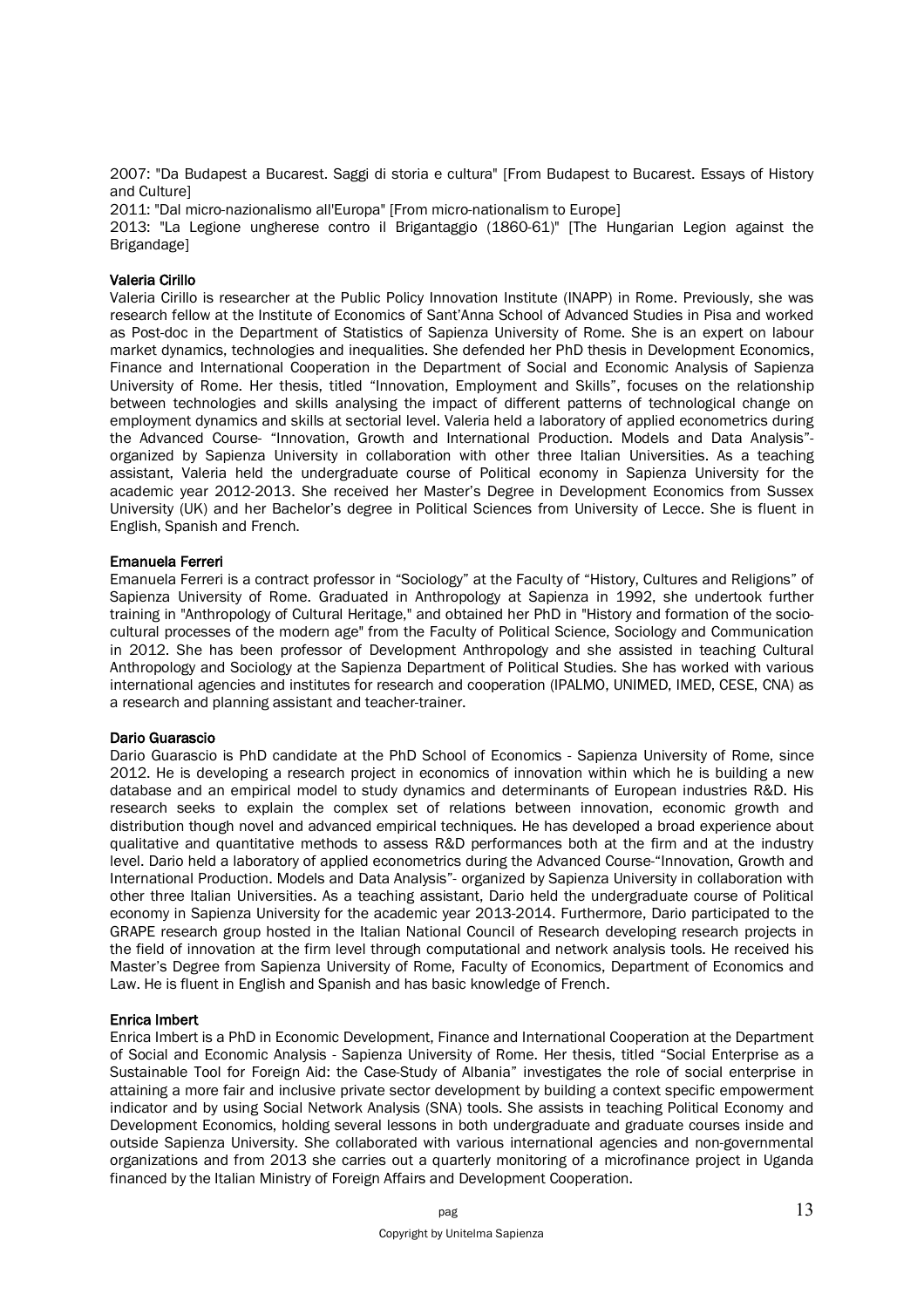#### Francesca Romana Lenzi

Francesca Romana Lenzi is associate professor in Sociology. She has a PhD in European History (Sapienza University of Rome) and held courses at LUISS University of Rome and Sapienza University of Rome. She is faculty at Temple University (Philadephia-Rome) and at Unitelma Sapienza University of Rome. She is graduated both in International Relations (LUISS University) and in Psychology and social processes (Sapienza University). Her main research fields are: dynamic psychology, sociology of postmodernism, Sociology of Stranger, fashion, nutrition transition, post-modernity, business in the European Union, collective behaviour and collective trauma, transition studies. She is adjunct professor at LUISS Guido Carli University of Rome and at Temple University (Philadelphia). She has been discussant at Columbia University – Association for the Study of Nationalities world convention (2009, 2010). She achieved the excellence rate by the group of experts (GEV) of the Italian Evaluation of Universities and Research Institutes (ANVUR) 2004-2010 (tab.n.3.21) She is member of Scientific Council of the "Italian-Romanian Institute of Historical Studies" of Cluj Napoca (Romania), of the Association "Geopolitica.info" and of "IFACE - Institute of Clinical Existential Philosophy and Anthropology". She is member of the editorial Committee of "Eurostudium3w". Her works include: (2014) *Italia e Romania tra sviluppo e internazionalizzazione. L'esperienza della Banca Commerciale Italiana e Romena (1920-1947),* Roma, Carocci 2014; *(2012). An Alternative Conception of Nation: Islamism in the Central Asian Republics. MEDITERRANEAN JOURNAL OF SOCIAL SCIENCES, vol. vol.3, no.11, pp. 699-703; (2010). "Regional Proximity Factor: An Advantage or a Disadvantage For development?". TRANSITION STUDIES REVIEW, Springer Wien, pp. 356-373.* 2014. "Development Strategies between Italy and Romania after the War and the Birth of the Romanian-Italian Commercial Bank: A Historical Overview." In *Empires and Nations from the Eighteenth to the Twentieth Century, Volume 2*, edited by Antonello Folco Biagini and Giovanna Motta, 135-141. Newcastle: Cambridge Scholars Publishing.

#### Massimo Mamberti

Massimo Mamberti is the Secretary General of Comitato Leonardo. Graduated in Political Sciences at the University "La Sapienza" of Rome in 1964, he did his Post Graduate Course in International Economy at Stellenbosch University (South Africa, scholarship), 1963. After several study experiences (Master in Comparative International Economy, University of Luxemburg, 1964; Master in International Trade – C.O.R.C.E. Rome, 1964), he joined in 1965 the Italian Institute for Foreign Trade as junior officer. From 1967 to 2006, he has worked as Italian Trade Commissioner, serving in South Africa, Ivory Coast, Czechoslovakia, Mexico, Brazil, USA, France, Russia. In 2006 he became CEO - Director General of the Italian Institute for Foreign Trade, where he stayed until 2011. From 2011 until 2014, he has been Contract Professor of International Economic Policy at the University "La Sapienza" of Rome (held post graduate courses in International Economic Policy and in Finance for Development). He speaks several languages: Italian, English, French, Spanish, Portuguese, German.

#### Sergio Marchisio

Since 1997, he is Full Professor of International Law at the University Sapienza of Rome. Previously, he was Professor at the Universities of Florence, Camerino and Perugia (1979-1997). Founder and Former Director of the Institute for International Legal Studies of the National Research Council (ISGI-CNR), 1995- 2011, he is now associate Professor to the Institute.

He is Director of the 2<sup>nd</sup> Level Master's Degree in International Protection of Human Rights at Sapienza University of Rome. He is also Co-Director of the 2<sup>nd</sup> Level Master's Degree in Space Institutions and Policy. organized by CNR, SIOI and the Italian Space Agency (ASI).

Secretary General of the Italian Society of International Law (SIDI. 2001-2011); Member of the Italian Section of the International Commission on Civil Status of Strasbourg (CIEC); Correspondent Member of the International Institute for the Unification of Private Law (UNIDROIT); Member of the Managing Council of the Italian Society for International Organization (SIOI) and of the Italian Consultative Committee on Human Rights. He is Italian Correspondent of the TMC Asser Institute, The Hague.

Since 2007 he is Chairman of the European Centre for Space Law (ECSL) within the European Space Agency (ESA). Representative of the Italian government in a number of international conferences, he acts as Member of the Italian delegation to the UNCOPUOS, where he served as Chairman of the Legal Subcommittee (2004-2006). From 2002 to 2011 he chaired the Committee of Governmental Experts entrusted to negotiate the UNIDROIT Space Assets Protocol to the 2001 Cape Town Convention on International Interests in Mobile Equipment. He chaired the Commission of the Whole of the Berlin Diplomatic Conference which adopted the Protocol (2012).